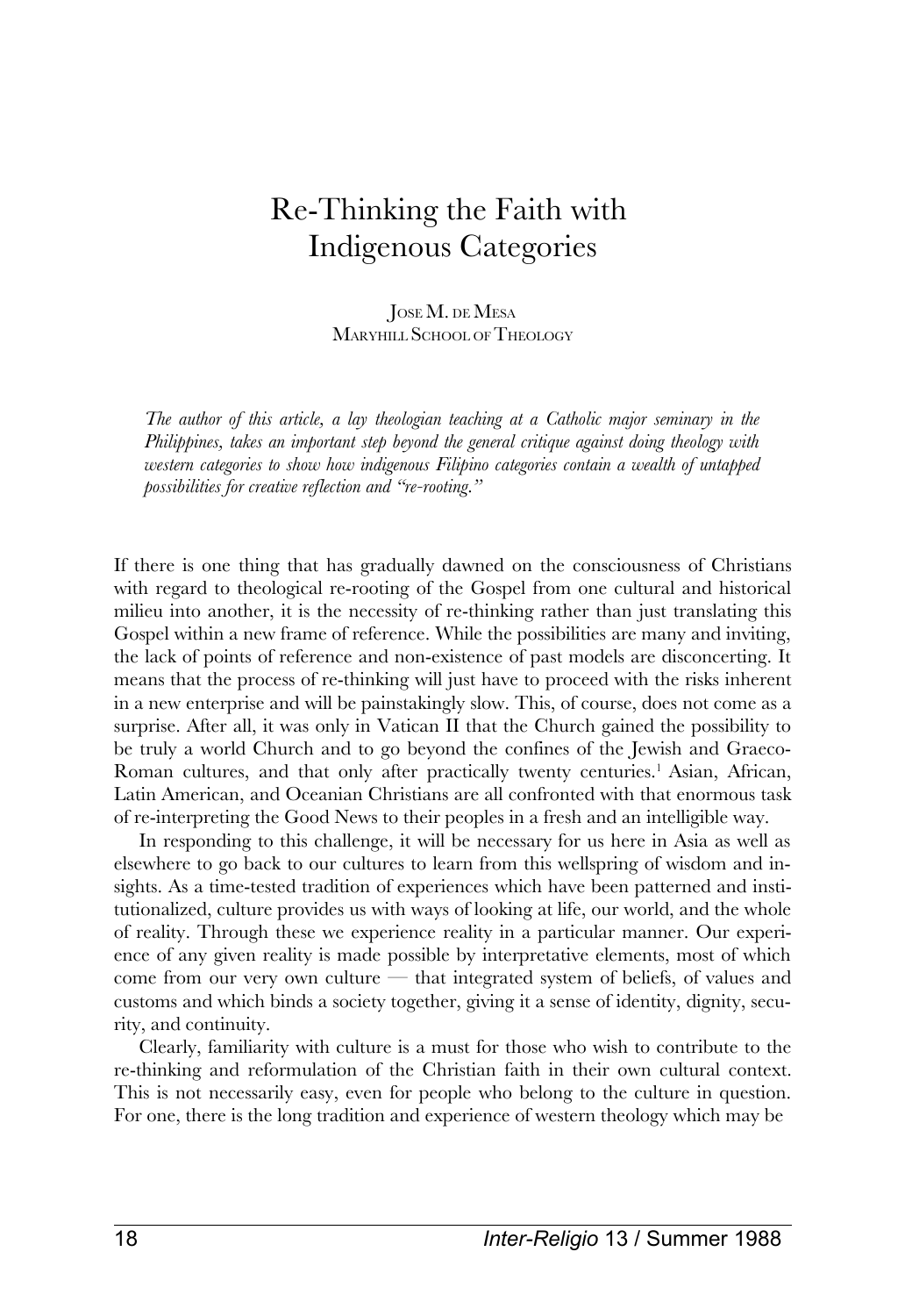difficult to "shake off." Furthermore, the experience of colonization as well as industrialization which a number of countries have had makes of the task more difficult than easier. And finally, one has to contend with the fact that "culture hides much more than it reveals, and strangely enough what it hides, it hides most effectively from its own participants."<sup>2</sup> This is because one's assimilation of the culture is generally so successful that he is no longer aware of the cultural nature of what he thinks or does. It is in this connection that consciousness raising becomes necessary even for the native of the culture. Only when he is explicitly aware of his culture can he adequately examine, assess, and make use of it to give expression to his Christian faith. This is, perhaps, why Vatican II made it a point to speak about this matter.

# *A dialogical approach to theological re-rooting*

In the dialogical approach suggested by the Decree on the Church's Missionary Activity of Vatican II, Ad Gentes,<sup>3</sup> a positive outlook on culture is promoted. It states that "by sincere and patient dialogue" the disciples of Christ can "learn" about "the treasures a bountiful God has distributed among the nations of the earth." It is striking that the decree emphasizes an attitude of humility when one is confronted with a culture because the primary aspect of the dialogical process is listening and learning.

It does not deny, to be sure, a critical aspect to the dialogue whereby the faithful are to "try to illumine these treasures with the light of the Gospel, to set them free, and to bring them under the dominion of God their Savior" (AG. 11). Nevertheless, it is not this element of challenge to the culture that takes precedence; it is rather the element of listening, learning, and appreciating. By the very fact that the decree speaks of "treasures" God has given to a particular culture, it is only appropriate that in the task of theological re-rooting one should assume a "listening heart," that is, a profound and sincere attitude of respect and appreciation.

Bishop Kenneth Cragg formulates this posture beautifully: "Our first task in approaching another people, another culture, another religion, is to take off our shoes for the place we are approaching is holy. Else we may find ourselves treading on men's dreams. More seriously still, we may forget that God was there before our arrival." The attitude is doubtlessly applicable in approaching one's own culture, too. This is all the more true since many, if not most, of the practitioners of theological reflection are probably more familiar with western theological modes of thought than they are with indigenous ones.

This stance of humbly learning from the culture, to be sure, is related to the first criterion of theologizing in a specific context, that of intelligibility and meaningfulness of a particular articulation of the Gospel within that very context.<sup>4</sup> We can only ensure such relevance if we listen carefully to the culture of a people to whom we shall speak, especially if it is our own culture.

### *Reasons for a respectful posture*

Vatican II acknowledges explicitly the presence of God in cultures. In Gaudium et Spes. article 58 it says, "For God, revealing Himself to His people to the extent of a full manifestation of Himself in His Incarnate Son, has spoken according to the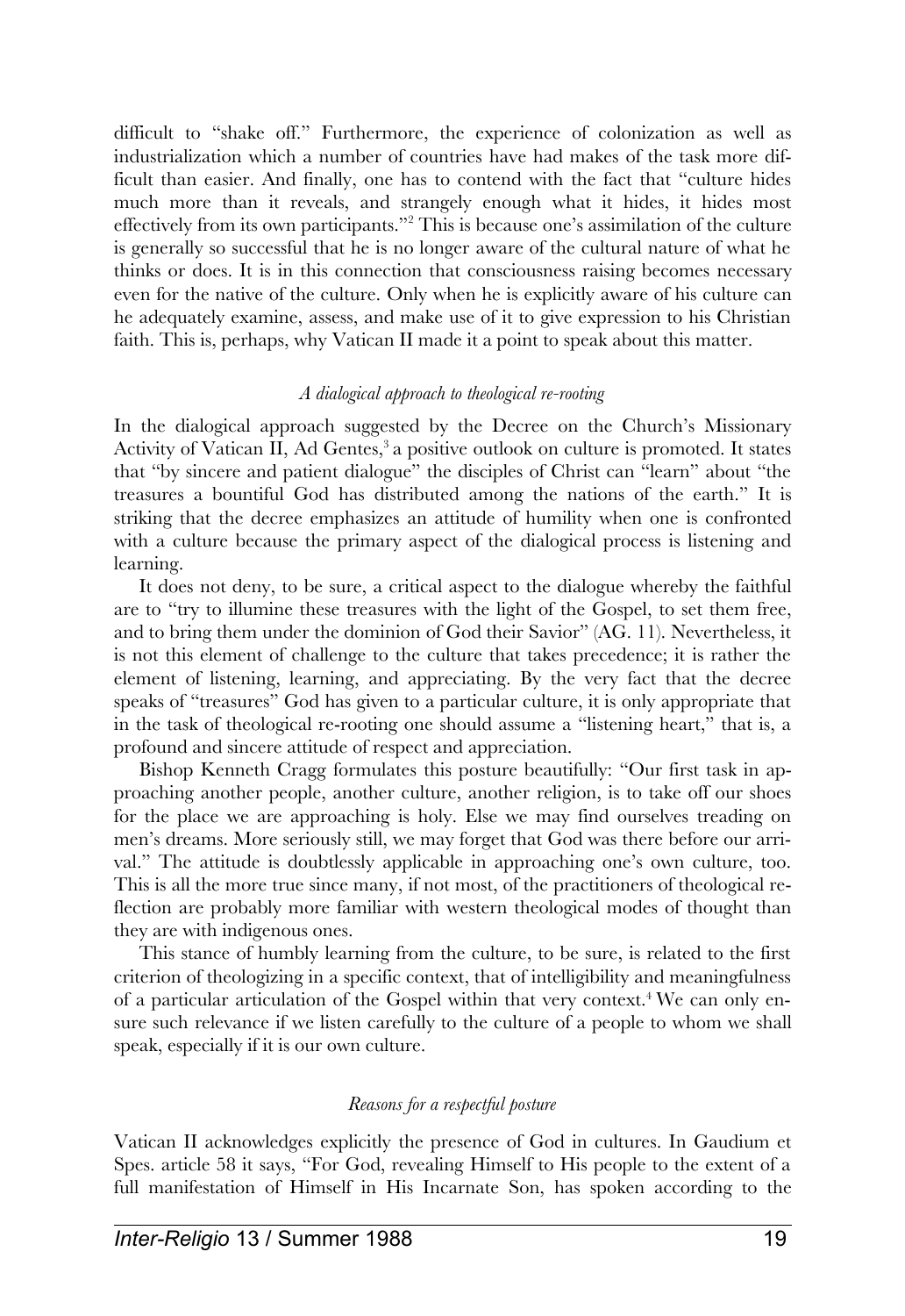culture proper to different ages." It then speaks of the "spiritual qualities and gifts of every people and of every age." Because of this "each branch of the human family possesses in itself and in its worthier traditions some part of the spiritual treasure entrusted by God to humanity, even though many do not know the source of that treasure" (G.S. 86).

This, of course, is the very reason why the same council can say that there are many links between the message of salvation and human culture. In a way this only echoes what Paul had earlier exhorted the Christians in Philippi to do:

"Finally, brethren, whatever is true, whatever is honorable, whatever is just, whatever is pure, whatever is lovely, whatever is gracious, if there is any excellence, if there is anything worthy of praise, think about these things" (4:8). Hence, it is not surprising that the Council urges Christians to be familiar with their national and religious traditions and to gladly and reverently lay bare "the seeds of the Word which lie hidden in them" (AG.l 1).

The respect and the seriousness with which the Council treats culture is shown by its determination to follow what has always been customary in the Church, i.e. the use of culture to understand, express and preach the Gospel. "Living in various circumstances during the course of time, the Church, too, has used in her preaching the discoveries of different cultures to spread and explain the message of Christ to all nations, to probe it and more deeply understand it, and to give it better expression in liturgical celebrations and in the life of the diversified community of the faithful" (G.S. 58, emphasis added).

The disciples of Jesus, then, profoundly penetrated by the Spirit of Christ who searched the hearts of men and led them to divine light, i.e. to the treasures God has given them in their culture, must first be listeners and discoverers. Only in this way will they both find out and eventually retrieve the real genius and strength of the culture. They need to listen with great care and empathy to the culture into which theological re-rooting of the Gospel is to take place. Otherwise, they will impose their own views and criteria on the culture and, to be sure, on the people (even their own) of that culture. Furthermore, they risk answering questions that have never been really asked and confront issues that have never been raised in the socio-cultural context.

#### *PROBING LISTENING: THE FIRST METHODOLOGICAL STEP*

The first methodological step in this process, in contrast to the so-called traditional way of theologizing<sup>5</sup> consists in "discerning the fruits of the Holy Spirit in consciences and making an inventory of the spiritual values to be found in a people's religious culture" in order to discover, through the investigation of the culture, what God is already doing and saying in people's hearts.<sup>6</sup>The recognition of the intrinsic goodness of cultural values is the point of departure.

Even indigenous Christians would need to be careful regarding this point. The western theological influence in Asia cannot be underestimated. The tendency to view culture from a western frame of reference can block sympathetic listening to the positive aspects of the culture. It is not easy at times to recognize the cultural dimension of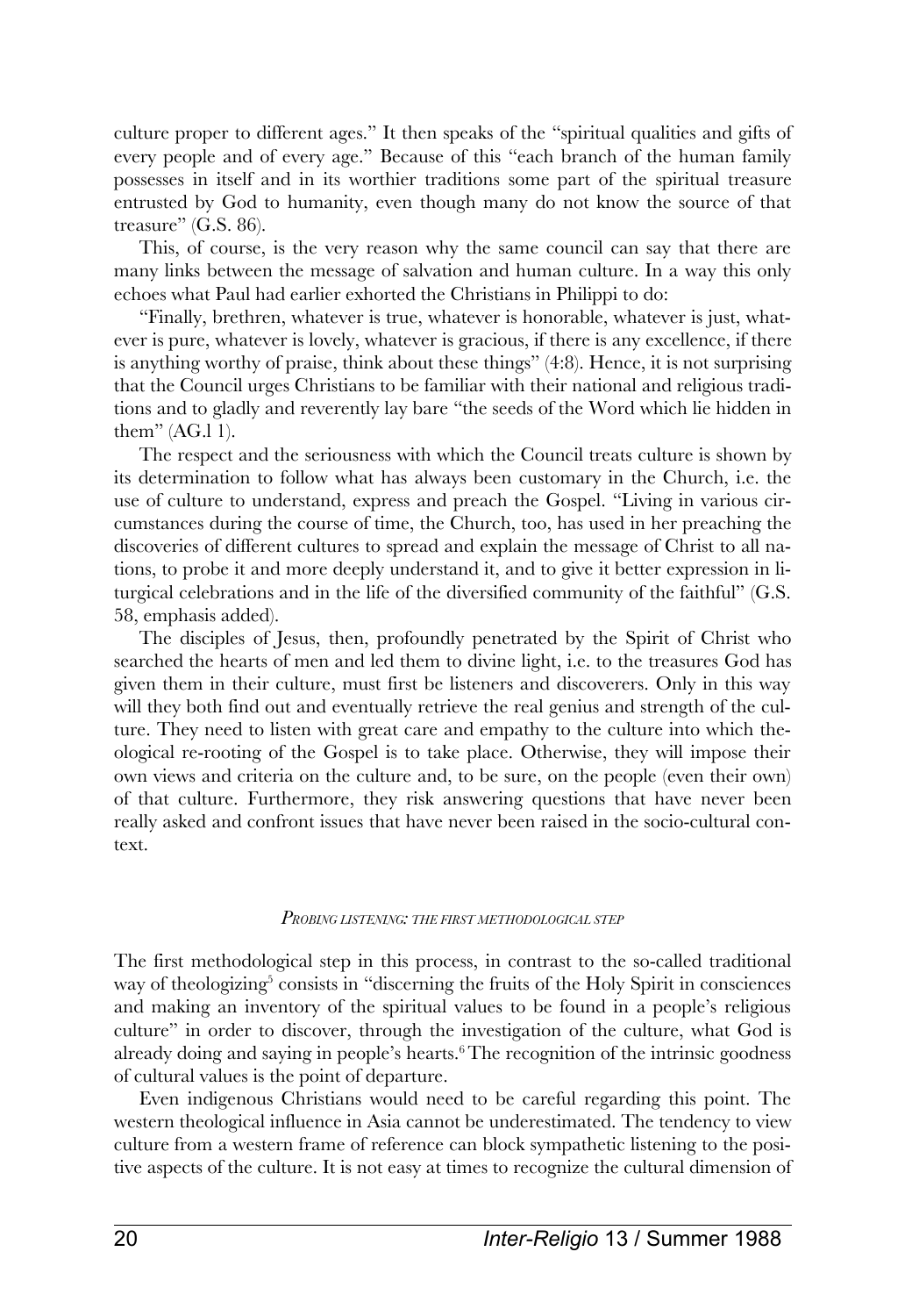a given theological reflection since we are not fully conscious of our own presuppositions. Moreover, it cannot be denied that many of our theological presuppositions and formulations do come from our western theological mentors. This, of course, is understandable. The missionaries from the West could only preach and explain Christianity in the way they have understood it and to blame them for doing so would be unreasonable. But this was not the whole story.

A particular understanding of theology which thought of a-historical eternal truths and, consequently, of a *theologia perennis* gave little room for the possibility of a new expression of the gospel. A sense of cultural superiority also accompanied the process of evangelization and this hindered the inculturation of the faith in another cultural context. Theologically and culturally, western Christianity was thus not disposed to listen and learn but to speak and teach.

A complaint voiced out by the Japanese theologian, Kosuke Koyama, about Christianity can serve as a caution for those who wish to approach the matter dialogically. He said that Christianity has become so self-righteous and arrogant. It simply wants to teach but not to learn. It is suffering from a "teacher complex." Christianity is most interested in "teaching people" while at the same time it is not interested in being "taught by people." In speaking to people but hardly listening to people, Christianity in Asia has really ignored people for the last four hundred years.<sup>7</sup>

A listening attitude and a willingness to learn are indispensable elements for the Church in her attempt to re-root the Gospel in each particular culture. An "appreciative awareness" is called for.

Such a "regulative principle in thought which, as an orientation of the mind, can make for a maximum degree of receptivity to the datum under consideration on the principle that what is given may be more than what is immediately perceived, or more than one can think."<sup>8</sup> Indeed, a positive mark of true dialogue is a "probing listening" and there is little doubt that Christian witness in the past, if not in the present, has been "slow to hear and quick to speak." This attitude of sensitive listening and humble learning derives from the principles of the Incarnation and the Paschal Mystery, for it is what we may call a kenotic mind (Phil.  $2:5-8$ ) or a "crucified mind"(Mt. 16:24). $9$ 

We shall, therefore, be primarily concerned in this discussion of the Gospel-culture dialogue with probing listening vis-a-vis the culture, particularly in its language as expression of cultural genius and strength, without denying the important role that a critical aspect plays in the process. We focus here on the task of the local Church to re-root the Gospel into its own cultural milieu through an exploration and eventual creation of an indigenous theological language. There is no intention here of presenting a whole methodology for theological re-rooting.<sup>10</sup> Our aim is more modest: to pinpoint and highlight the necessity and advantage in becoming more aware of the cultural dimensions of theologizing in a particular context.

# *Probing listening and respect*

In interacting with its culture the Christian community must, first of all, be respectful. Without this respect there cannot be a genuine listening to the "treasures" which are present in a given culture. Respect for the culture, an attitude which the Council itself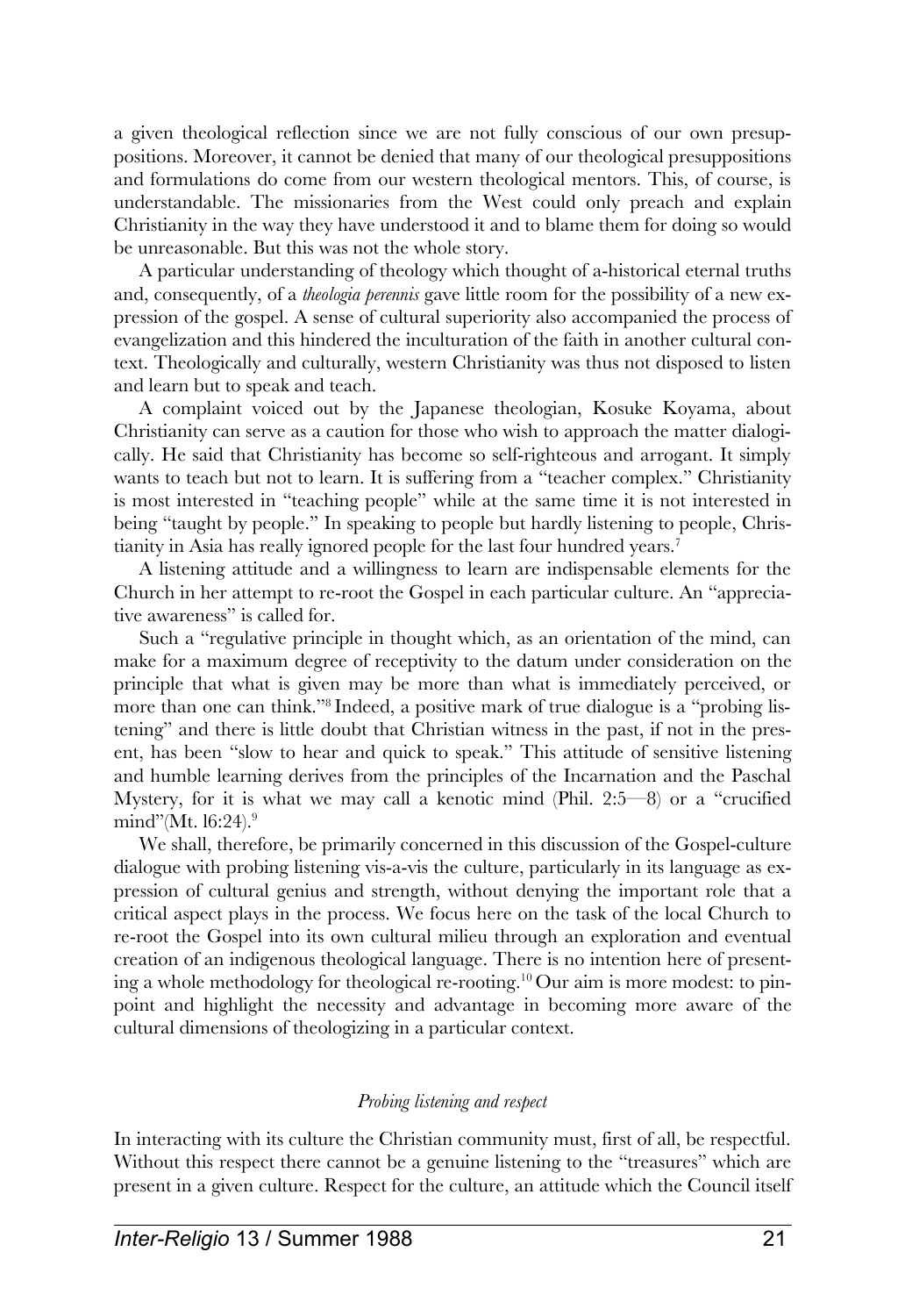commends (cf. G.S. 42), is essential in humble learning from that culture. Theologically, one can say that respect is imperative because we touch the humanity of fellow human beings in dealing with culture and because the source of the treasures to be discovered in a culture is ultimately God Himself.

I believe that insisting on the primacy of a respectful stance helps us not only to discover the positive, life-giving aspects of a culture but also to appreciate them. There is no intention here of romanticizing any culture which, after all, is ambiguous with a mixture of positive and negative elements and aspects. I am aware that this is a possible pitfall and remains to be so. But there is equally danger connected with the critical dimension of the gospel-culture dialogue, that of being overly critical at the expense of seeing the beauty and strength of the culture.

While a certain naiveness regarding the positive in a culture has not been absent in discussions and treatment of this subject matter, there seems to have been, nevertheless, an over emphasis on the critical element in theological reflection to the extent that the real wisdom and genius of the culture is not given "space" to surface. The habit of being critical in theology has led largely to the neglect of the respectful and appreciative modes of thought which are just as valid and legitimate as the critical one.

It is true, to be sure, that a critical perspective does not necessarily mean a negative outlook. It has, however, tended (perhaps, unintentionally) to function negatively towards culture. Even the legitimate attention given to ideological suspicion in theological matters has had the unfortunate side effect of obscuring the potential of the positive resources of a people's culture. Whatever it is that seems to cause this blind spot in theologizing, it is only appropriate to avoid the temptation of only asking what is wrong and ignore what is right in a culture.

### *Listening and the indigenous language*

A most important aspect of listening and understanding the indigenous culture is the comprehension which arises from a grasp of the language within its cultural context. Language, we must bear in mind, are not labels on reality which we can stick and remove at will because they do not make any difference. Hans-George Gadamer rightly insisted that language "is not only an object in our hands, it is the reservoir of tradition and the medium in and through which we exist and perceive the world."<sup>11</sup> In other words, with language we touch a tradition of time-tested experiences of people in dealing with reality. It is not just a conceptual play of words.

I am easily reminded at this juncture of the similarities and differences in the concepts *metanoia,* conversion, and the indigenous term *pagbabalik-loob.* While the three terms refer in general to the same reality of a positive change in a person towards the good, each of the concepts has a unique way of understanding it. *Metanoia* focuses on the change of the *nous,* the mind, while conversion emphasis the change in direction. But the Filipinopagbabalik-loob interprets the same reality as a "return to the most authentic self."

Clearly the words are not just equivalents from one culture to another. They are interpretations of reality. And interpretations are our access to reality, not simply formal designations of it. When we listen to the culture, then, it is imperative that we lis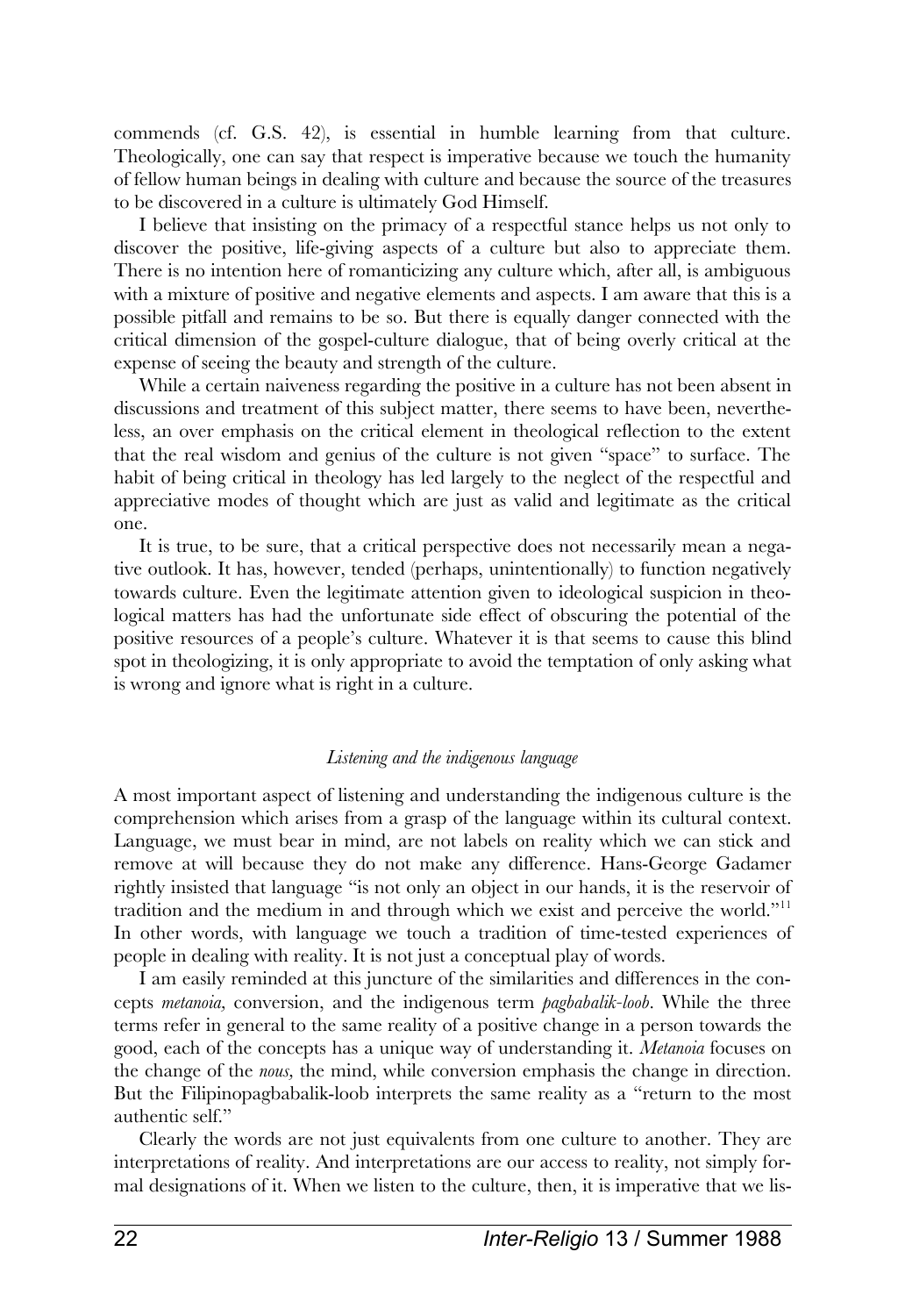ten to it in its own terms, that is, in the language or indigenous categories through which the culture expresses itself. In this way, we can begin to understand the reality as the reality for that culture.

# *FOREIGN CATEGORIES AS A HINDRANCE*

Foreign categories imposed on the culture may inhibit the culture from speaking for itself; they may even mislead a person trying to understand that culture. Take, for instance, the search for Filipino values.<sup>12</sup> Ordinarily, Filipinos do not speak of "values" *(mga pinahahalagahan?)* in the native tongue. It would be possible, but certainly not common to talk about things that Filipinos value *(=pinahahalagahan)* in the vernacular.

More pertinent, perhaps, than "values" to Filipinos are the things that they would stand for: *mga paninindigan,* convictions *"paninindigan"* makes us focus our attention on things like *"paggalang at pagmamala.sakit"* (respect and concern), *"pagtulong at pagdamay"* (help and active involvement), *"pagpuno sa kakulangan"* (empathy for human limitations) and *"pakikiramdam"* (sensitivity and regard for others), *"gaan ng bob"* (rapport and acceptance), *"lakas ng loob"* (inner strength, courage, daring), *"haganclahang-loob"* (graciousness, generosity, benevolence) and *"pakikipagkapwa"* (human concern and interaction as one with others).

The token use of Filipino concepts and the local language has led to the identification of some supposedly Filipino national values such as *hiya* (shame), *pakikisama* (yielding to the will of the leader or the majority), and *amor propio* (sensitivity to personal affront). Consider *pakikisama,* for example. This is a supposed value which was identified by western-oriented social scientists during the period of token use of the native language in Philippine Social Science. Isolated as a value, *pakikisama* was removed from its original context in the Filipino worldview of relationships. It was thus forgotten that *pakikisama* is just one among the many possible levels and types of interaction among Filipinos. The sphere of *pakikipaghapwa* (relationships with fellow human beings) includes modes of interaction such as *pakikipagpalagayang-loob* (being in rapport), *pakikilahok* (participation), *pakikisalamuha* (interaction with), *pakikiisa* (being one with), *pakikitungo* (civility with) as well as *pakikibaka* (struggling against). At times it *ispaki hibaka* rather than *pakikisama* which is called for in a given situation.

# *FOREIGN CATEGORIES AS POINTSOF REFERENCE?*

Another problem connected with the token use of the indigenous language is the reliance on the English language categories which are used as basis and point of departure. Equivalent vernacular terms are, then, found to translate the English (or Spanish) categories instead of looking for English (or Spanish) terms which approximate the vernacular concepts. Thus, *rebebasyon* and *kaligtasan* would be equivalents of the English "revelation" and "salvation" respectively. Dependence on English and translation of it into the vernacular hinders the re-thinking of the Christian faith in a new cultural situation.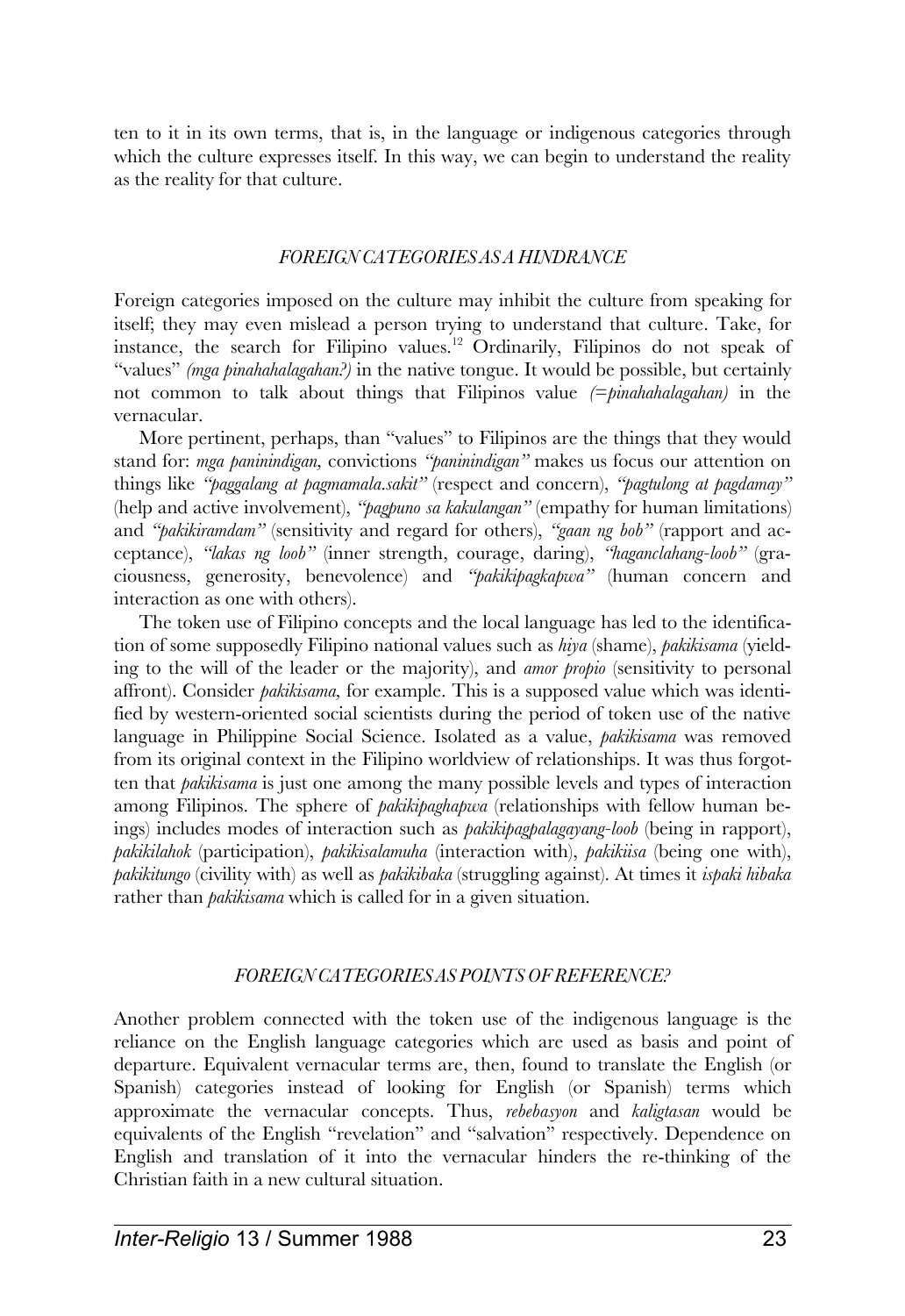This is not to repudiate in any way the need for translations which are necessary for inter-cultural communication and sharing of insights. But translation cannot be a substitute for listening to the culture in its own terms because every language has its own genius, its own distinctiveness, its own special character. It has its own grammatical patterns, its own peculiar idiom, its own areas of vocabulary strength and its own weakness and limitations. These should be respected. But this also means adequately formulated and represented in another. what can be conveyed clearly in one tongue may only be articulated poorly in another. *Traduttore traditore.*

It is, moreover, imperative for the local Church to take its solidarity with the indigenous culture more seriously. She should really begin exploring the many ways open for creating a theological language which has a recognizable reference to the lived experience of people in which she finds herself. This would mean serious study and analysis of key terms and concepts which are truly indigenous and which proffer concrete possibilities for creating a new theological language. For us in the Philippines, it is really high time that we began to think in the vernacular rather than in English. It is moreover important for us to realize that, while theologizing in English has its value, our primary responsibility in doing theology is to find a theological language which speaks to the experiences of our people in a manner that they culturally comprehend. For the majority of the population, English is not a functional and practical language. Working primarily in English and maintaining such a practice is detrimental to a real cultural understanding of the Gospel by people.

In the section which follows, this is what I am attempting: a probing listening to the culture in order to re-think an aspect of the Judaeo-Christian tradition within the indigenous mode of looking at reality. In the spirit of exchange and solidarity with other local churches, however, it remains necessary to translate somehow into a common language like English so that an example of re-thinking is shared with a wider audience. I find this situation better than translating from English concepts to vernacular equivalents, if there are equivalents.

# *A probing listening to "kagandahang-loob":a cultural analysis<sup>13</sup>*

We explore here, by way of an example, the concept of *kagandahang-loob.* Rendering *kagandahang-loob* in terms of "benevolence," "kindness," "generosity," "helpfulness," and "goodness" do not quite capture the flavor which is found in the original vernacular term. One would have to reckon with the various connotations and associations linked with the concept of *kagandahangbob* such as the reality of the inner self, the drive and motivation which comes from such an inner resource, as well as the positive relating which contributes to the well-being of the other.

*Kagandahang-loob* connotes all that is good in someone, which is in fact an ideal among Filipinos. It is a quality of being which has its roots in the very heart of a person and which is given expression in the totality of one's life of interrelationship. For *kagandahang-loob* does not only mean goodness and benevolence; it is the goodness and benevolence that arises from the very core of one's personhood.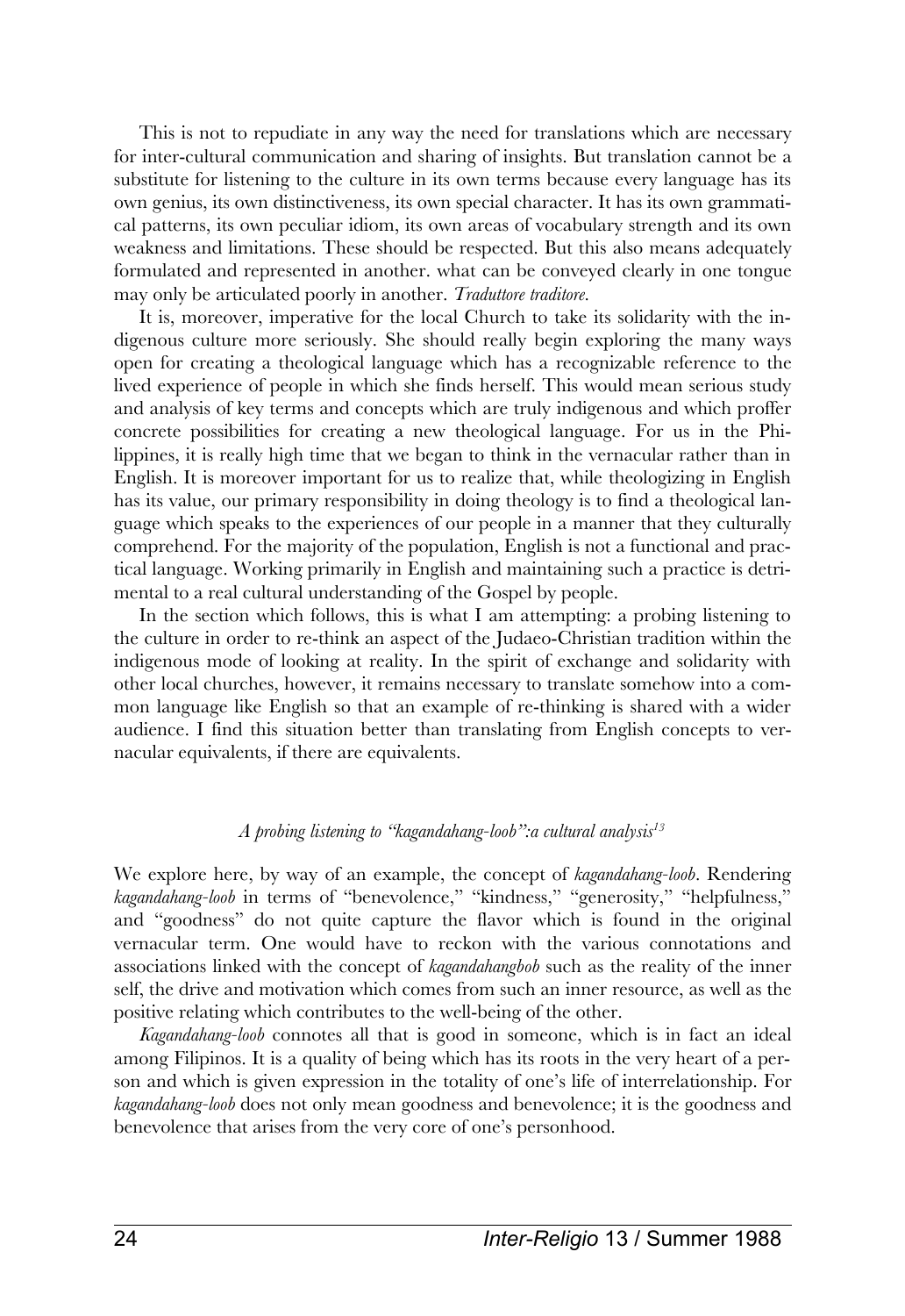To understand this notion properly, one has first to explore the meanings connected with the key concept, *loob. Loob* (literally, the inside or the inner self) is the most authentic self of the Filipino; that is what he is in his innermost reality. *Loob,* the inner self, is the core of one's personhood and where the true worth of a person lies. It is what makes the lowland Filipino what he is and who he is as a person. The *loob,* I would say, is the ultimate, organizing center of human reality. And more than that, it is the very zone of creaturehood which is the substratum of ideas, feelings, and behaviors. To speak of the *loob,* then, is to speak of the person as a whole.

As a way of looking at the whole person, *loob* implies that knowing someone in his outside appearance and behavior is not enough. It is imperative to have an insight into what the person really is "in his heart" (the *loob).* The true person, as considered by the culture, is what he is "inside" him. This is why the Filipino always wants to know what is in the *kabooban* (inner self) of another in sizing him up. It is what you may designate as the view of the human being "from the inside." Appearances are deceptive; one can only truly know another if he knows the other's *loob.*

Moreover, the Filipino expects that what a person outwardly *(ang pang-labas)* shows what is truly "inside" him *(bukal sa* kabooban=welling up from the innermost self). But a disjunction between the reality of the *loob* and the outward appearance is, unfortunately, a reality of the *loob* and the outward appearance is, unfortunately, a reality too. Hence, it is not surprising to hear remarks like *"lumabas din ang tunay niyang kulay!"* (i.e. "he has shown his real color!) or *"lumabas din ang kanyang baho!"* (i.e. "now we know he has a foul odor!") if it is a reference to a negative reality. What is implied in the expressions just mentioned is that it takes time for someone to really know the *kalooban* of another. There is a process involved and not a "one shot deal."

This suggest that *loob* is a relational concept and as such is an appropriate concept to describe a person in relationship to others. We cannot truly encounter a person and gain insight into his personhood except in relationships. Contemporary psychology has brought out strongly the point that the person is defined by his relationship to others. In the lowland Philippines, this can be done by describing what sort of *loob* he has. A person is said to be of *"magandang-loob"* (literally, a beautiful inner self) or alternatively, of *"mabuting-loob"* (literally, a good inner self) because he generally relates well and positively towards others. If, however, he is a person of bad character because he relates negatively with others, he is considered as *"masamang-loob"* (i.e. an evil inner self). Robbers, in fact, are colloquially referred to as *"masasamang-loob."*

In the phrase *kagandahang-loob,* the *loob* is characterized as *"maganda,"* that is, "beautiful." But while *"ganda"* on one level of meaning refers to the beautiful, on another it means "what is good" or simply what is ethical, proper or humane. It is in fact common practice on this level of meaning to simply use the adjective *maganda* (the beautiful) and *mabuti* (the good) interchangeably. *"Hindi iyan maganda!"* (That's not beautiful!) or *"Pangit iyan!"* (That's ugly!) is often said in disapproval of a a mode of behavior which is not considered good.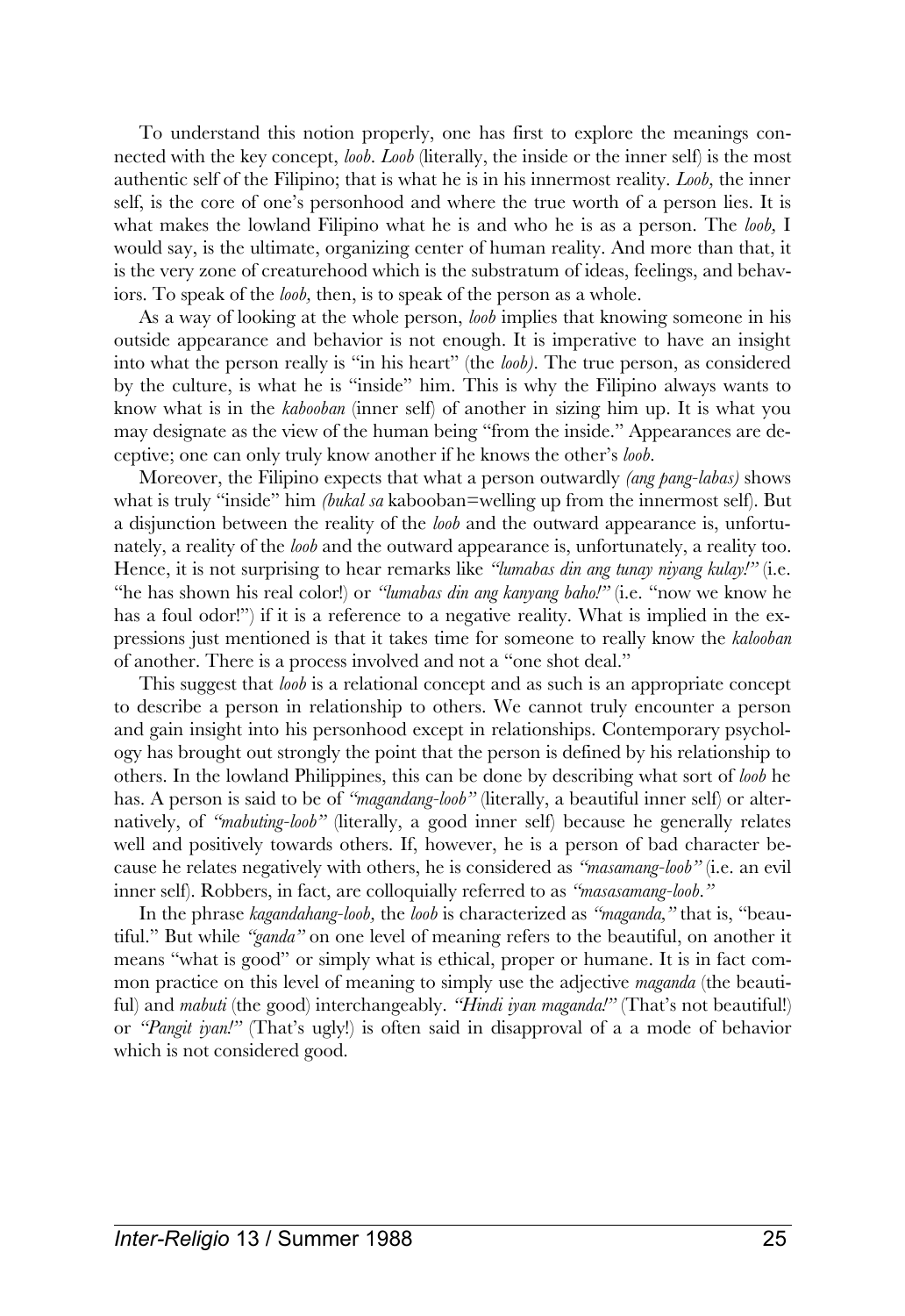Approval and encouragement are, by the same token, communicated by saying, *"Maganda yan!"* ("that's beautiful!"). Thus, the verb *magandahin* or *ipalagay namaganda* means "to consider something as beautiful or good" as in *"minaganda ho ang kanyang paghingi ng tawad"* (I considered her asking for pardon as something good). To forget the obvious here would be no less than an oversight. "Good News," the Gospel, is often translated as *"Magandang Balita"* (beautiful news) which means *"MabutingBalita"* (good news). It is undeniable that the Gospel is used in Christian circles as the main criterion for making not only doctrinal judgments but ethical ones as well. For these groups nothing could be more *maganda* or *mabuti,* showing once more the ethical content borne by the concept *"maganda." Per*haps, one can speak here of the aesthetics of ethics or, if you please, the ethics of aesthetics.

The "beautiful" is the good, yes. But the "beautiful" here is really still much more than just the equivalent of the good. There is a kind of goodness, after all, which is cold and unattractive. Holy people who have no human warmth, for instance, tend to repel rather than to attract. In contrast, goodness which is warm and inviting is "beautiful." This must have been in the mind of the evangelist when he designated Jesus as the "Beautiful Shepherd" (cf.Jn. 10:11).

We see on the basis of these considerations that *kagandahangloob* is not only goodness that wells up from the very depths or core of one's personhood but a goodness which characterizes the person. It describes the kind of person one is, what his "nature" is, his character. This is what *kagandahang-loob* denotes. What is implied furthermore is even more revelatory of the rich associations which the concept carries.

*Kagandahang-loob* exhibits certain features which characterize it. Translated conventionally as "goodness," "kindness," or "kindheartedness," "benevolence," "helpfulness" and "generosity," *kagandahang-loob* is, first of all, a relational concept. From the lowland Filipino perspective, a person is only known to be of *magandang-loob* through his relationships with others. *Kagandahangloob* cannot be known or demonstrated in isolation from fellow human beings. The concept, to be sure, assumes that to become human is to become human with others. The very notion of *loob* has already indicated for us this relational understanding of man in lowland Filipino thought.

Secondly, *kaganda hang-loob* is only *hagandahang-loob* if it comes from the personal initiative of the person acting. Forced or manipulated *kagandahangloob* is not authentic. Not only should it come from within *(loob)* but it should also arise from a genuinely free decision and option of the person concerned (i.e. *kusang-loob).* An indigenous expression even points to a level deeper than just the free decision of a person (which, after all, can be the result of certain pressures). *Bukal sa kalooban* (=welling up from the inner self) suggests that the *kagandahang-loob* being manifested is truly in harmony with the most authentic in the person.

A third characteristic of *kagandahangloob* is that it is directed towards the well-being or welfare of the other. This is recognized as such within the relationship by that other. It is other-directed, not self-oriented; it has the other in mind rather than the self. Someone who clearly does not intend the well-being of the other in relationships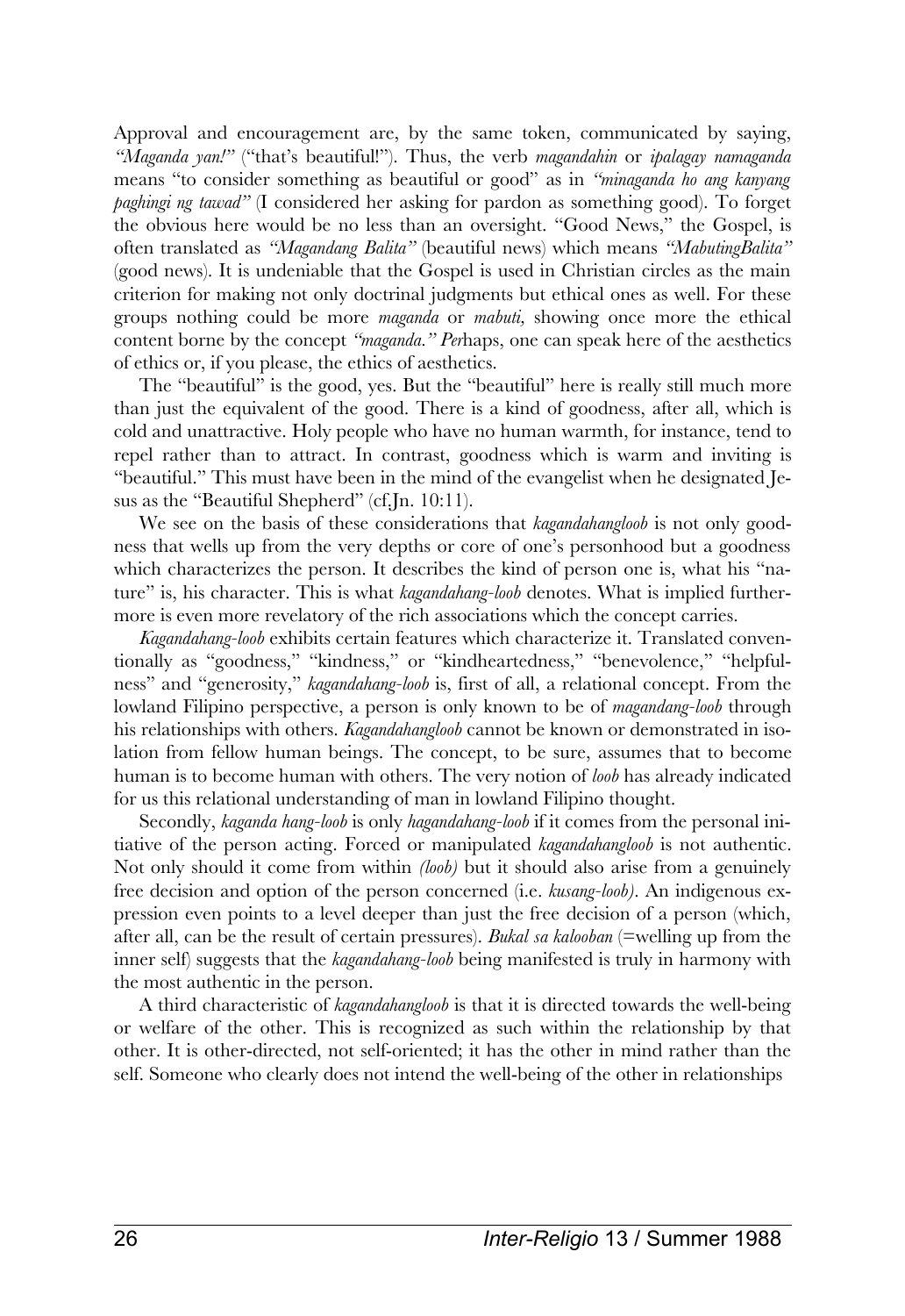cannot be regarded as one who has *"magandangloob."* Because of this otherdirectedness *of kagandahang-loob,* it does not seek for anything in return in a caring reaching out towards that other. It is, as it were, pure goodness oozing out.

Any manifestation of *kagandahangloob* which is ultimately based on a *do ut des* principle falsifies its reality and substance. If anyone, therefore, shows ha*gandahang-loob* to another because it will eventually be of advantage to him, but that very fact his "kagandahang-loob" is not real. *Kagandahang-loob* is not self-seeking and does not look for a "return of the favor." When one considers the use of the notion of *kagandahang-loob* in media commercials, one can only deplore the corruption of this beautiful concept. There, a particular company is usually said to be "generous" (because it sponsors the show, gives discounts, and promotes games which has many prizes) but it is obvious that they really want people to pay attention to their product and eventually but it. *Kagandahang-loob* such as this is surely false.

# *"Kagandahang-loob" and the faith experience: a theological analysis<sup>14</sup>*

Because of the richness of meaning embodied by the concept *kagandahang-loob* as well as the specificity of denotations and connotations, I have found it useful in articulating the notion of the faith experience in the lowland Filipino context. By "faith experience" I mean God's self-initiated offer of life and love in and through the human experiences of people and the response of man to that offer by entrusting his whole self freely to God in an obedience which is faith (cf. *Dei Verbum* 1 and 5). The one and the same "faith experience" then, is constituted by revelation (divine activity) and faith (human activity) as correlatives.

In re-interpreting "revelation" through the use of *loob* and, therefore, of *kagandahang-loob,* it is rendered as *"pagpapadama ng Diyos ngkanyangkagandahang-loob,"* i.e. "God making us experience his gracious goodness." It is, of course, flat in the translation. Perhaps we can glean somewhat the freshness of the original in a more literal translation: "God making us experience the winsome and gracious beauty of his innermost self." If we consider the whole range of meanings which we have seen when discussing the concept of *loob* and *kagandahang-loob* itself, then we see how rich this notion is in the vernacular. It is the very depths of his Godhood —designated as "beautiful" or eminently good—which we experience. God, as it were, does not merely share something peripheral to himself. What is communicated comes from the core of his Godness. It becomes clear to native speakers that when God "reveals" it is really God's gift of himself that is at stake unlike what is understood in God's revelation of truths about himself (although this functions differently for those who assume that the essential in man is reason). He gives and he gives what he is in his innermost reality: *kagandahang-loob.*

What we discover here in the use of the cultural concept *kagandahang-loob* for revelation is that revelation is indeed " grace," and "salvation." Somehow, it becomes easier to see the intimate and necessary links between "revelation," "grace" and "salvation" a problem which arises because of the way of we customarily treat these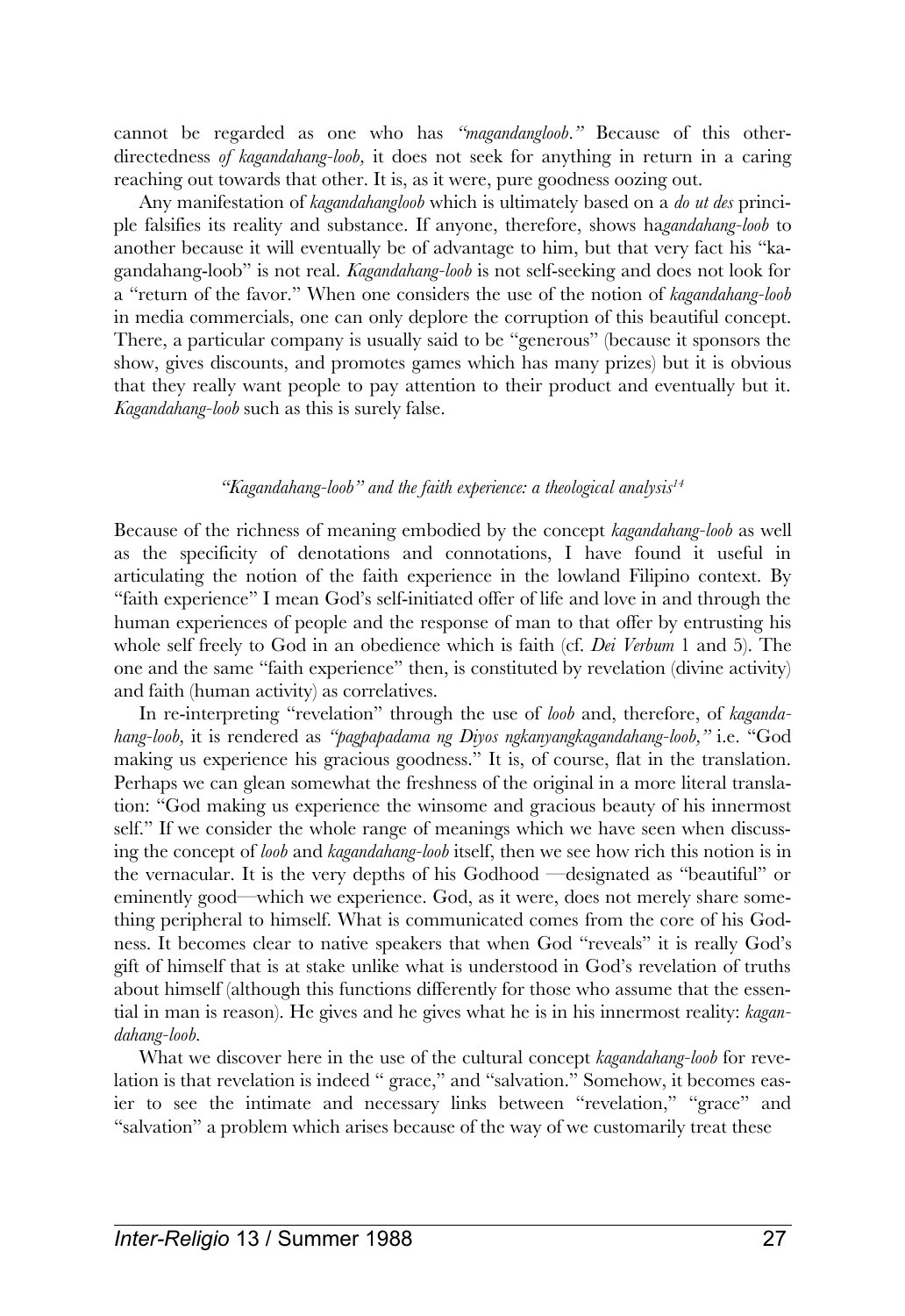themes. I mention this because even seminarians have a difficult time in seeing connections between the different subjects they study in theology and due to this have a hard time perceiving the whole. Perhaps, this is one of the advantages which await us when we allow the culture to speak in its own terms.

Our response in this faith experience, on the other hand, can be designated as *"pa gsasaloob ng kagandahang-loob ng Diyos"* which can be rendered as "interiorizing or making part of one's core of personhood God's will" or "interiorizing or making part of one's self God's very 'nature' —what he is like towards us." There is no relationship more binding that this process of interiorizing (=making part of one's innermost or most authentic self) God's *kagandahangloob.* Is this not the exhortation of the Gospels: "Be merciful, even as your Father is perfect" (Mt. 5:48) or "Be merciful, even as your Father is merciful" (Lk. 6:36)? Surely, this is the deeper meaning of doing God's will as meant by Jesus himself (cf.Jn. 5:30).

This way of formulating our understanding of faith, moreover, avoids the conflicting stresses on the vertical and horizontal dimensions of this faith. Precisely by saying that it is the *"kalooban ng Diyos"* which we make part of ourselves (i.e. interiorizing the will of God), we affirm our primary allegiance to God who alone is worthy of our supreme dedication; and by stating it is the "*halooban ng Diyos"* that we make our own (i.e. the will of God), we equally affirm that this *pagsasaioob* is intrinsically related to working for the well-being of the neighbor since this is most certainly what is expected of us as disciples of Jesus and the characteristic sign of that discipleship (cf. Jn. 13:34- 35).

This interiorizing reminds us also that God's revelation is something which permeates the very depths of our being. *Loob,* no doubt, reminds us of this very well. If furthermore recalls to mind St. Paul's own understanding of revelation as a dynamic reality reaching our most authentic selves in Galatians 1:15-16: "But when he who had set me apart before I was born, and had called me through his grace, was pleased to reveal his son *in me (en emoi),* in order that I might preach him among the Gentiles. ." Through the notion of bob this point is easy to grasp within the cultural frame of reference.

### *Summing up*

Re-rooting the Gospel into our own culture requires a re-thinking and re-interpretation rather than just translation of theological systems and categories into the vernacular. Because of this, a good familiarity with the culture is imperative. In following the dialogical approach advocated by the Second Vatican Council in the decree Ad Gentes, we spoke of "probing listening" to the culture. Respect, we stated, is an essential ingredient of this sort of "listening" and necessary in order to know, understand and appreciate the genius and the strength of a particular culture. While we do not deny the critical element in this Gospel-culture dialogue, we insisted that it is not this which takes priority. it is not only that intelligibility of meaningfulness is a criterion which takes precedence in theologizing anew, but also because of the experiences of colonization and industrialization that we emphasize the need to be aware of the cultural dimensions of theological re-thinking.

In this exposition we focused on one way, among many, of listening attentively to the culture, i.e. through language and the experiences embodied in that language. As